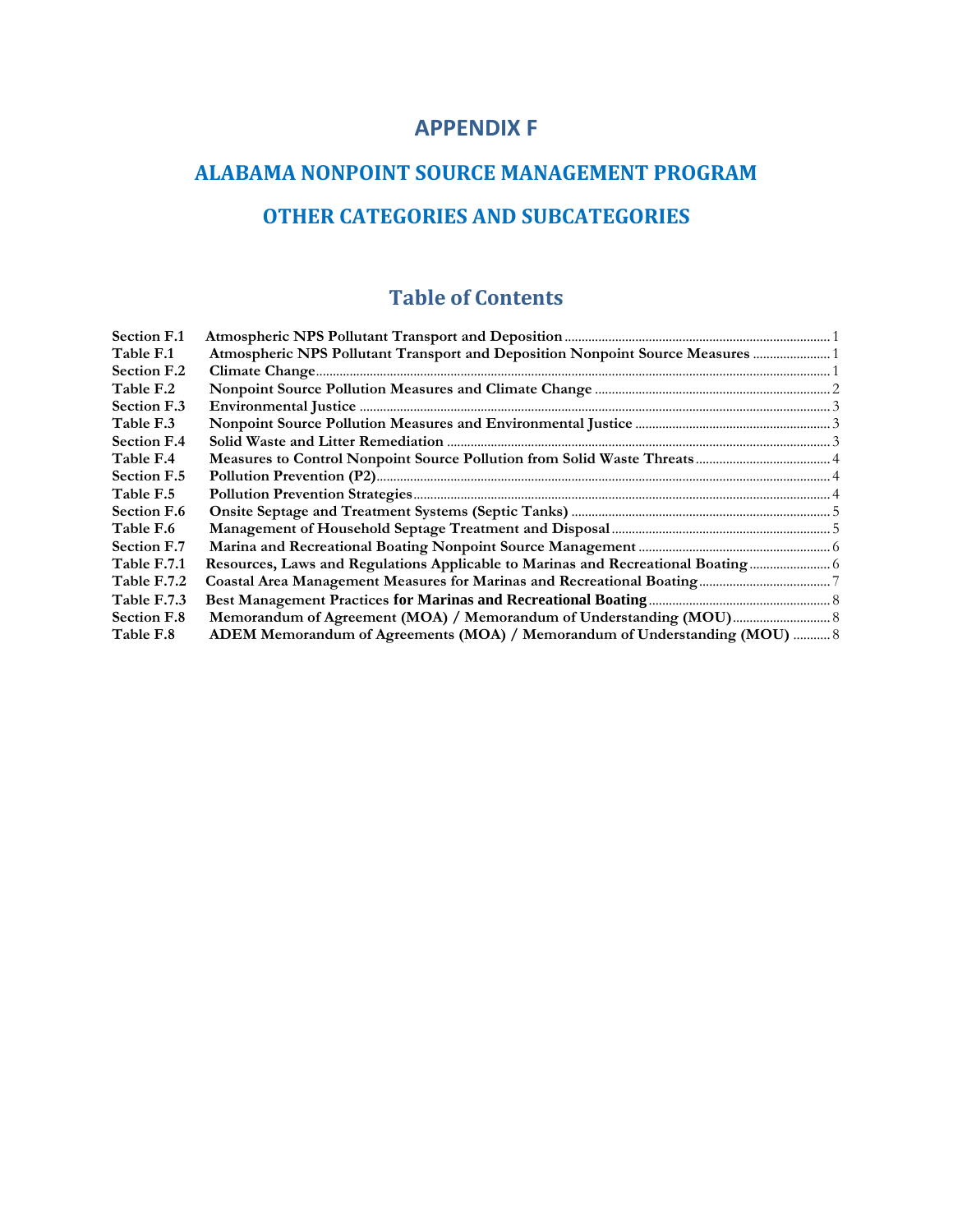### <span id="page-1-0"></span>**Section F.1 Atmospheric NPS Pollutant Transport and Deposition**

A relationship between atmospheric transport and deposition of NPS pollutants and impaired water quality is recognized. The ADEM administers Air Programs pursuant [Division 3](http://www.adem.state.al.us/alEnviroRegLaws/files/Division3.pdf) regulations and laws and delegable provisions of the [Code of Federal Regulations](http://www.ecfr.gov/cgi-bin/text-idx?c=ecfr&tpl=%2Findex.tpl) [\(Title 40, Vol. 1. Chapter I, Subchapter C \(Air Programs\), Parts 50-](http://www.ecfr.gov/cgi-bin/text-idx?sid=1088b1900415432fafb02c154ab360a7&c=ecfr&tpl=/ecfrbrowse/Title40/40tab_02.tpl) [96\]](http://www.ecfr.gov/cgi-bin/text-idx?sid=1088b1900415432fafb02c154ab360a7&c=ecfr&tpl=/ecfrbrowse/Title40/40tab_02.tpl). The ADEM Air Division has primary jurisdiction over air emission sources statewide, except for emission sources in areas administered by the [Jefferson County Department of Health](http://www.jcdh.org/EH/AnR/AnR06.aspx) and the City of Huntsville Department [of Natural Resources](http://www.hsvcity.com/NatRes/program.php) as based upon the [State of Alabama Ambient Air Monitoring](http://www.adem.state.al.us/programs/air/airquality/2011AmbientAirPlan.pdf) Consolidated Network Review (2011, or as updated). Some state NPS management air pollution actions are unlikely to result in substantial remedial progress compared to what may be accomplished on national and international levels (e.g. mercury TMDLs). In general, odors, volatiles, dust, smoke, and other airborne pollution issues will be targeted by Section 319 grant funding as indirect derivatives of water quality protection and restoration BMP implementation activities.

<span id="page-1-1"></span>

### <span id="page-1-2"></span>**Section F.2 Climate Change**

Disagreements continue to exists as to the sources, causes, timing, severity, and rate (e.g., what, where, when, how) greenhouse gases\* (carbon dioxide, methane, troposphere ozone, and nitrous oxide) adversely affect human and environmental health. Complexities and uncertainties are politically, socially, and scientifically contentious. While proponents point to evidence that seemingly confirms a current and growing problem; some people outright dismiss the notion, while others are confused or unsure if a problem actually exist. The EPA *[National Water Program](http://water.epa.gov/scitech/climatechange/2012-National-Water-Program-Strategy.cfm)  [Strategy: Response to Climate Change](http://water.epa.gov/scitech/climatechange/2012-National-Water-Program-Strategy.cfm)* (2012) describes the impacts of climate change and its implications for EPA clean surface water and groundwater protection programs.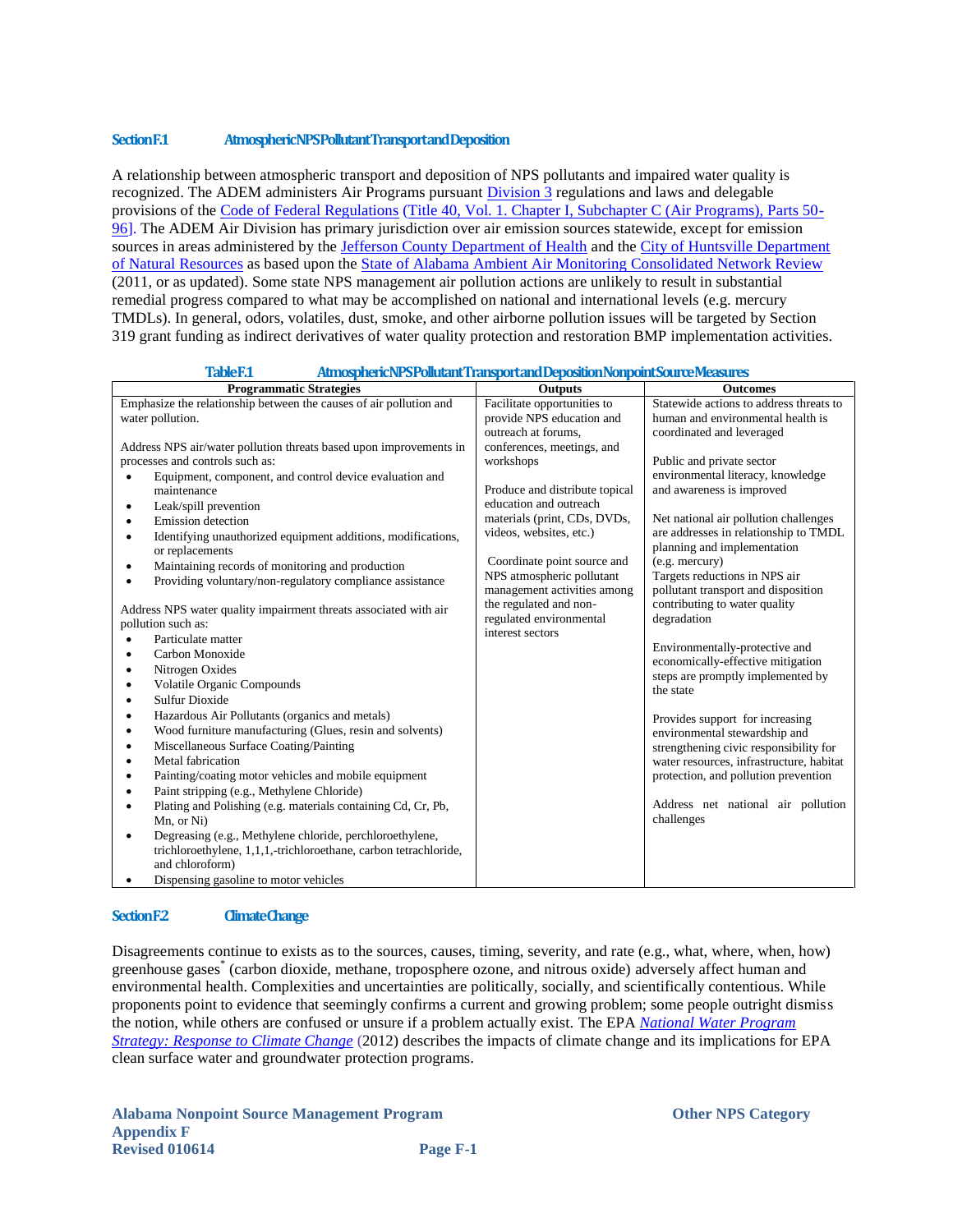Statewide and local community management strategies are unlikely to result in substantial remedial progress compared to what may be accomplished on national and international levels; however, the Alabama NPS Management Program supports the following actions (**Table F.2.A**) as practicable and as resources allow:

<span id="page-2-0"></span>

|           | <b>TableF2</b>                                                                                                                | Nonpoint Source Pollution Measures and Climate Change       |                                                                           |
|-----------|-------------------------------------------------------------------------------------------------------------------------------|-------------------------------------------------------------|---------------------------------------------------------------------------|
|           | <b>Programmatic Strategies</b>                                                                                                | <b>Outputs</b>                                              | <b>Outcomes</b>                                                           |
|           | Collaborate with EPA to understand the science / and risk factors;                                                            | Provide science-based                                       | Coordination and guidance for state                                       |
|           | develop tools, and implement adaptation actions to respond to                                                                 | research and development                                    | actions to address threats to human                                       |
|           | potential impacts on human health and state water resources and                                                               | data and information to                                     | and environmental health is provided                                      |
|           | ecosystems. Partner with EPA assistance programs such as:                                                                     | citizens and the regulated                                  |                                                                           |
| ✓<br>✓    | WaterSense                                                                                                                    | community at forums,                                        | Public and private sector                                                 |
| ✓         | <b>Climate Ready Water Utilities</b>                                                                                          | conferences, meetings, and                                  | environmental literacy, knowledge<br>and awareness is enhanced            |
| ✓         | Green Infrastructure Climate Ready Estuaries<br><b>Climate Ready Estuaries</b>                                                | workshops                                                   |                                                                           |
| ✓         | National Estuary Program                                                                                                      | Produce and distribute timely,                              | Protections for improving human and                                       |
| ✓         | Gulf of Mexico Program                                                                                                        | rational and defensible topical                             | environmental health and the                                              |
|           |                                                                                                                               | education and outreach                                      | economy of the state is integrated                                        |
|           | Collaborate with other federal agencies acting or preparing to act on                                                         | materials (print, CDs, DVDs,                                | Reductions in the magnitude and rate                                      |
|           | environmental, economic, and public health and humanitarian risks                                                             | videos, websites, etc.)                                     | of climate change is promoted                                             |
|           | Garner climate change input from state agencies, officials, academia,                                                         |                                                             |                                                                           |
|           | economists, industry, agricultural and other stakeholders:                                                                    | Characterize impacts on                                     | Broad-based agreements of                                                 |
|           |                                                                                                                               | infrastructure, natural                                     | environmentally-protective and cost-                                      |
| $\bullet$ | Facilitate development and updates of an interagency or                                                                       | resources (e.g. flora, fauna,                               | effective steps to be implemented                                         |
|           | statewide climate change plan that addresses NPS pollution                                                                    | habitat, biodiversity; healthy                              | statewide is identified                                                   |
|           | management challenges and presents policies, plans, and                                                                       | and productive ecosystems);                                 |                                                                           |
|           | practices needed to respond to impacts                                                                                        | surface and ground waters;                                  | Net national climate change goals and                                     |
|           |                                                                                                                               | human health; and coastal                                   | state NPS pollutant emission                                              |
| $\bullet$ | Identify potential state administrative, financial, technological                                                             | communities and economies                                   | recommendation and targets are                                            |
|           | and other resources that may be needed to adapt to or respond                                                                 |                                                             | addressed                                                                 |
|           | to climate change challenges                                                                                                  | Prioritize and implement                                    |                                                                           |
|           |                                                                                                                               | mutually agreed-upon actions<br>to have systems in-place to | Environmental stewardship and s<br>partnerships to cooperatively adapt to |
| $\bullet$ | Ascertain public and private sector interest, knowledge,                                                                      | monitor and mobilize                                        | human and environmental health                                            |
|           | perceptions, risk deemed acceptable, and motivation to take<br>local or statewide actions in mitigating or adapting to carbon | responses to NPS pollution                                  | threats and effects are sustained                                         |
|           | emissions and climate change                                                                                                  |                                                             |                                                                           |
|           |                                                                                                                               | Promote or install clean                                    | Human and environmental health and                                        |
|           | Collaborate with the academic, economic development and planning,                                                             | energy and energy efficiency                                | the economy of the state is sustained                                     |
|           | public health, tourism, scientific and business sectors to develop an                                                         | technologies, practices,                                    | or protected                                                              |
|           | adaptation plan(s) to address potential risks and resilience to climate                                                       | systems, procedures or                                      | Scientific and technical expertise is                                     |
| change    |                                                                                                                               | incentive systems to respond                                | engaged to build capacity                                                 |
|           |                                                                                                                               | to climate change issues.                                   |                                                                           |
|           | Leverage federal investments and programs with state and local                                                                |                                                             | Civic responsibility to protect water                                     |
|           | community resources aimed at stimulating the development and                                                                  | Facilitate resources to                                     | resources, infrastructure, and habitats;                                  |
|           | implementation of NPS and promotes sound decision-making                                                                      | implement innovative                                        | and conserve energy, reduce carbon                                        |
|           | processes                                                                                                                     | conservation technologies and                               | emissions, and reduce pollution and                                       |
|           |                                                                                                                               | provide technical assistance                                | waste is strengthened.                                                    |
|           | Develop and implement NPS management strategies that work                                                                     | and financial incentives                                    | Investments in efforts to promote NPS                                     |
|           | toward breaking the social and economic, culturally-based,                                                                    | Sustain partnerships                                        | research and education related to                                         |
|           | geographic isolation of communities that may be disproportionably                                                             | to protect natural resources                                | sustainability;<br>vulnerability,                                         |
|           | affected by climate change impacts (e.g., food security, energy<br>efficiency, health, water quality, flooding, etc.)         | and ensure clean and safe                                   | adaptation, mitigation, modeling; and                                     |
|           |                                                                                                                               | water for future generations                                | public responses is integrated                                            |
|           |                                                                                                                               |                                                             |                                                                           |

### **Additional Sources of Information**:

- U.S. Environmental Protection Agency (EPA): [Climate Change and Water;](http://water.epa.gov/scitech/climatechange/index.cfm) [Climate Change: Basic Information;](http://www.epa.gov/climatechange/basics/) Climate Ready Water [Utilities \(CRWU\)](http://water.epa.gov/infrastructure/watersecurity/climate/)
- National Aeronautics and Space Administration (NASA): [What's in a Name? Global Warming vs. Climate Change](http://www.nasa.gov/topics/earth/features/climate_by_any_other_name.html)
- National Oceanic and Atmospheric Administration (NOAA): [Climate](http://www.noaa.gov/climate.html)
- National Academy of Sciences (NAS): Joint science academies' statement: Global response to climate change
- [Alabama Office of the State Climatologist](http://nsstc.uah.edu/aosc/)

\***The following terms may be useful in distinguishing and understanding greenhouse-gas effect issues**: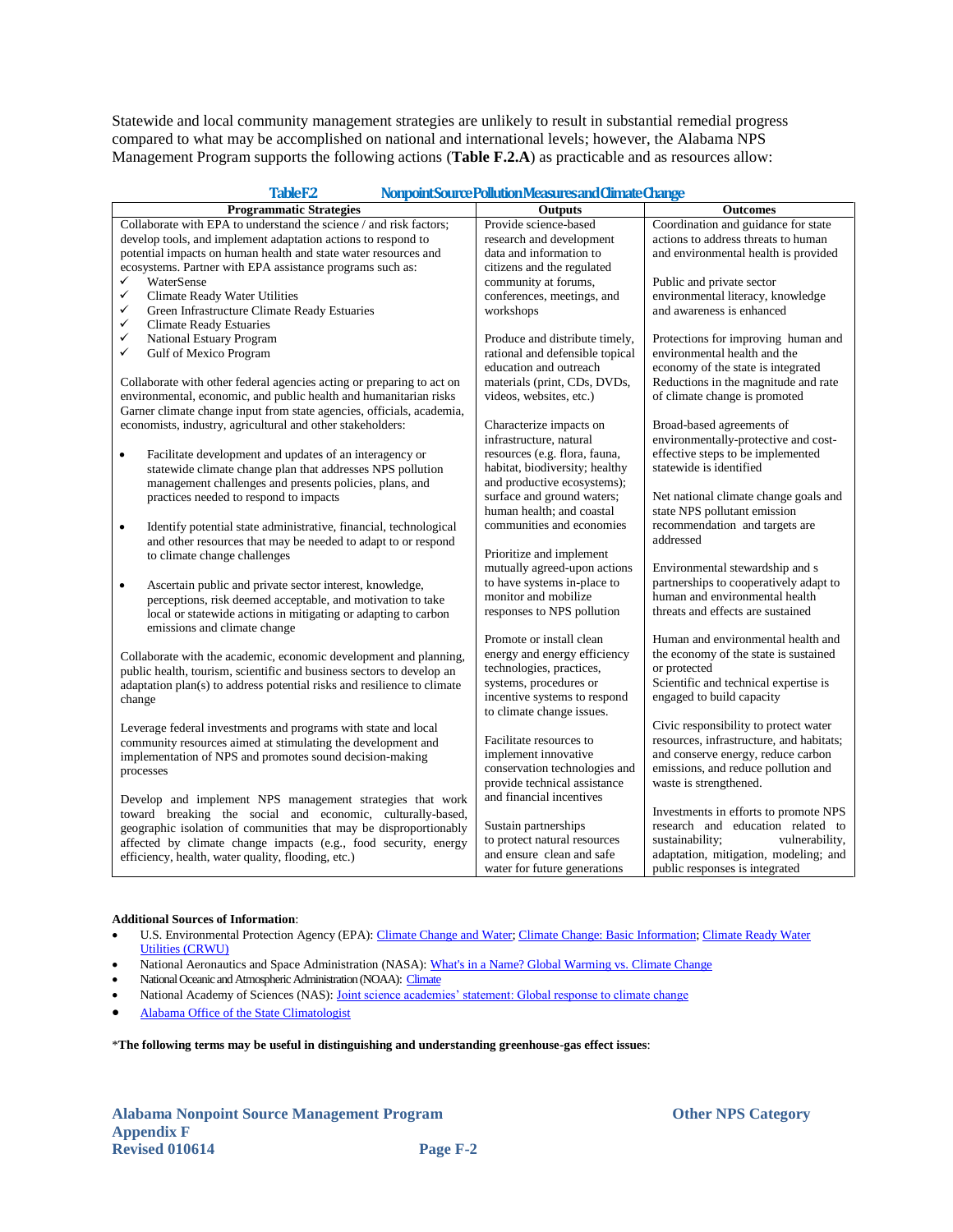Climate Change: any distinct change in measures of climate lasting for a long period of time (e.g., decades or longer). This term is growing in preferred use to "global warming" because major changes in rainfall, snow, or wind patterns may be affected and rising sea levels could have a greater human impact than rising temperatures alone. Climate change may be a result of:

- Natural changes in the Sun's energy or slow changes in the Earth's orbit around the Sun
- Natural processes such as changes in ocean currents

 Human activities that change the atmosphere"s makeup (e.g., burning fossil fuels) and land use (e.g., deforestation, urban development). Global Warming: changes in the average increase of temperatures near the Earth's surface and in the lowest layer of the atmosphere due to rising levels of greenhouses gases. Changes in precipitation levels and storm intensity in the Earth"s atmosphere can contribute to changes in global climate patterns. Global warming and changes in precipitation and sea levels can be considered components of climate change. Global Change: A broad term that refers to changes in the Earth's climate or of a region on Earth as a result of ozone depletion and landuse/urban development changes.

### <span id="page-3-0"></span>**Section F.3 Environmental Justice**

Environmental Justice (EJ) refers to the fair treatment and meaningful involvement of all people regardless of race, color, national origin, or income with respect to the development, implementation, and enforcement of environmental laws, regulations, and policies. The Alabama NPS Management Program seeks to protect people"s health in communities overburdened by NPS pollution using EPA's [Plan EJ 2014](http://www.epa.gov/environmentaljustice/plan-ej/index.html) (as revised/updated) as guidance. Plan EJ 2014 is not a rule or regulation, but will help integrate EJ concerns in NPS management decision-making processes presented in **Table F.3** below:

<span id="page-3-1"></span>

| Programmatic Strategies                                                                                            | Outputs                                  | <b>Outcomes</b>                                 |
|--------------------------------------------------------------------------------------------------------------------|------------------------------------------|-------------------------------------------------|
| Partner with EPA to implement applicable EJ actions pertaining                                                     | Include EJ principles in NPS decision-   | Enhances and integrates EJ                      |
| to:                                                                                                                | making processes.                        | programs, policies, and activities.             |
| National Water Program Guidance (FY2011-2015)<br>$\bullet$                                                         |                                          |                                                 |
| Strategic Plan, and as updated)                                                                                    | Include as applicable, EJ strategies in  | Resources are dedicated /                       |
|                                                                                                                    | watershed-based management plans         | leveraged to prevent harmful                    |
| Executive Order 12898 (Federal Actions To Address<br>$\bullet$                                                     |                                          | exposures and health risks in                   |
| Environmental Justice in Minority Populations and Low-                                                             | Continue to prioritize impaired          | designated EJ areas.                            |
| Income Populations)                                                                                                | waters/watersheds in need of EJ-related  |                                                 |
|                                                                                                                    | protection or restoration                | Community efforts to build                      |
| EPA's Crosscutting Fundamental Strategy: Working for<br>$\bullet$                                                  |                                          | healthy and sustainable green                   |
| Environmental Justice and Children's Health. (FY2011-                                                              | Promote increased participation in the   | neighborhoods are supported.                    |
| 2015, and as updated)                                                                                              | Alabama Clean Water Partnership          |                                                 |
|                                                                                                                    | Enhance NPS education and outreach to    | Enhanced stakeholder awareness<br>and knowledge |
| Facilitate BMP assessments, lessons learned, and                                                                   | historically underserved,                |                                                 |
| recommendations pertaining to other community-based EJ                                                             | underrepresented, and                    | Incorporation of BMPs from                      |
| programs such as Community Action for a Renewed                                                                    | disproportionately impacted low-         | EPA's multi-media, community-                   |
| Environment (CARE), EJ Showcase Communities, Partnership<br>for Sustainable Communities, Brownfields and Area-Wide | income or minority citizens              | based programs improves EJ                      |
| Planning Projects, Urban Waters, etc.                                                                              |                                          | strategy efficiency and                         |
|                                                                                                                    | Continue to develop science-based        | effectiveness: reduces                          |
| Develop and incorporate common EJ indicators, measures, and                                                        | pollutant exposure and health impact     | environmental risks; and promote                |
| analyses tools; basing environmental and human health                                                              | measures and indicators to assess        | healthy, sustainable, and livable               |
| decisions on credible monitoring data:                                                                             | improvements in public and               | communities.                                    |
| • Continue to align and leverage public and private sector                                                         | environmental health conditions          |                                                 |
| partnerships, programs, and resources.                                                                             |                                          | Improves collective state agency                |
|                                                                                                                    | Continue to develop tools and            | and local community                             |
| • Encourage greater investments and strengthening of NPS                                                           | mechanisms to assess multiple pollutant  | understanding by harmonizing                    |
| programmatic strategies to assure improved water quality                                                           | stressors (sources and causes) and risks | and strengthening the way EPA                   |
| and watershed protection and public health benefits.                                                               |                                          | and other federal agencies                      |
|                                                                                                                    | Continue engagement of local             | supports EJ communities through                 |
| Provide communities with capacity to effectively, efficiently,                                                     | communities to protect local human       | their grant and technical                       |
| expeditiously, and economically address critical EJ / NPS                                                          | environmental health                     | assistance programs.                            |
| pollution management issues.                                                                                       |                                          |                                                 |
|                                                                                                                    | Continue to promote "green chemistry"    |                                                 |
|                                                                                                                    | to spur the use of safer chemicals and   |                                                 |
|                                                                                                                    | production processes in EJ areas         |                                                 |

### **Table F.3 Nonpoint Source Pollution Measures and Environmental Justice**

### <span id="page-3-2"></span>**Section F.4 Solid Waste and Litter Remediation**

### **a) Overview**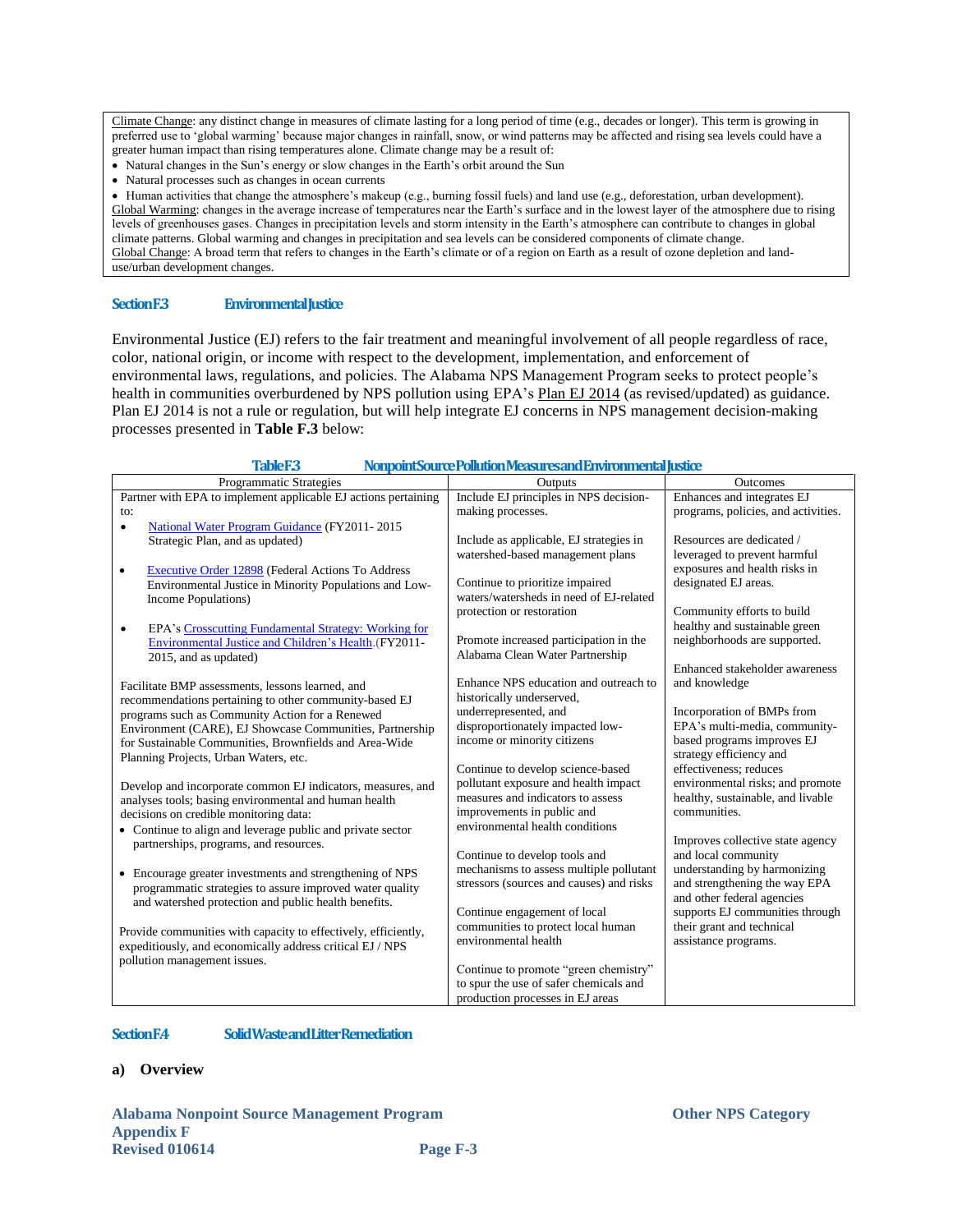Although solid waste, litter, scrap tires, and brownfields (**Table F.4**) are generally associated with regulatory processes and "point source" permits programs; unauthorized, undiscovered or "hidden" legacy sites can surreptitiously contribute to water quality impairments. ADEM's point source and NPS programs continue to work together to evaluate the causes of pollutant runoff. For example, Section 303(d) lists have implicated "unknown toxicity" as a pollutant cause of some impaired waters. Using mutual programmatic point and NPS resources, iterative and focused land use evaluations and site visits are sometimes required to definitively determine the "unknown" causes and sources of pollutant problems. In addition, watershed stakeholders routinely indicate that illegal dumps, litter and improper disposal of scrap tires are important pollutant problems that need to be addressed by watershed-based management plans and mitigation efforts.

### **Table F.4 Measures to Control Nonpoint Source Pollution from Solid Waste Threats**

- <span id="page-4-0"></span>The ADEM Land Division administers [Waste/Remediation Programs](http://www.adem.alabama.gov/programs/land/default.cnt) pursuant to authorities granted by Alabama Environmental Regulations and Laws, particularly[: Division 4 -](http://www.adem.alabama.gov/alEnviroRegLaws/files/Division4.pdf) Scrap Tire[, Division 13 -](http://www.adem.alabama.gov/alEnviroRegLaws/files/Division13.pdf) Solid Waste; Division 14 - [Hazardous Waste;](http://www.adem.alabama.gov/alEnviroRegLaws/files/Division14.pdf) [Division 15 -](http://www.adem.alabama.gov/alEnviroRegLaws/files/Div15Eff9-19-06.pdf) [Brownfield Redevelopment and Voluntary Cleanup,](http://www.adem.alabama.gov/alEnviroRegLaws/files/Div15Eff9-19-06.pdf) and Division 16 – [Drycleaning Trust Fund.](http://www.adem.alabama.gov/alEnviroRegLaws/files/Division16.pdf)
- Th[e Hazardous Waste Program](http://www.adem.alabama.gov/programs/land/default.cnt) regulates generators and transporters of hazardous waste and facilities that treat, store or dispose of hazardous waste and sets forth permitting requirements for corrective action at sites where hazardous wastes may have been disposed of without a permit. Rules are at least as stringent as the federa[l Resource Conservation and Recovery Act](http://www.epa.gov/tp/laws/rcra.htm) (RCRA) regulations administered by EPA.
- Th[e Solid Waste Program](http://www.adem.alabama.gov/programs/land/default.cnt) regulations contain standards applicable to the design, permitting, compliant resolution, inspections, compliance/enforcement actions, and operation of solid waste landfills and solid waste disposal facilities. Collection and transportation of household solid waste is regulated by th[e Alabama Department of Public Health.](http://www.adph.org/environmental/)
- Th[e Remediation and Cleanup Program](http://www.adem.alabama.gov/programs/land/remediationCleanup.cnt) addresses sites contaminated with hazardous waste and hazardous substances. ADEM assists EPA with remediation at sites subject to th[e Comprehensive Environmental Response, Compensation and Liability Act](http://www.epa.gov/superfund/policy/cercla.htm) of 1980, known as Superfund or CERCLA. Drycleaning regulations contain standards applicable to the remediation of drycleaner sites utilizing Drycleaner [Environmental Trust Fund](http://www.drycleaningtrustfund.alabama.gov/) monies.
- ADEM'[s Scrap Tire Program](http://www.adem.alabama.gov/programs/land/scrapTire.cnt) regulations contain requirements applicable to the generation, transportation, storage, and processing of scrap tires. Funds collected by the Alabama Department of Revenue for th[e Scrap Tire Environmental Fee](http://revenue.alabama.gov/motorfuels/scraptire.cfm) of \$1 per tire are used by ADEM for permitting, compliance inspections, enforcement, and to hire contractors to remediate sites of illegally disposed scrap tires for reuse or disposal.
- [Brownfields](http://www.adem.alabama.gov/programs/land/brownfields.cnt) sites are real property, the expansion, redevelopment, or reuse of which may be complicated by the presence or potential presence of a hazardous substance, pollutant, or contaminant and are often located in highly desirable locations. The Brownfields Program utilizes a grant from EPA under Section 128(a) of the federa[l Small Business Liability Relief and Brownfields Revitalization Act.](http://www.epa.gov/brownfields/laws/) The Brownfields Program assists local governments and non-profit organizations with assessment, cleanup and redevelopment of brownfields sites. ADEM may perform site assessments at no cost, and also offers training and assistance on applying for EPA grants under Section 128(a). [A Directory of Brownfields Sites](http://www.adem.state.al.us/programs/land/landforms/brownfielddirectorymar11.pdf) is available from ADEM. Sites are included in the Directory by permission of the owner, and gives details of sites in Alabama that are ready for redevelopment.

### <span id="page-4-1"></span>**Section F.5 Pollution Prevention (P2)**

Pollution prevention is defined in the [Pollution Prevention Act](http://www.epa.gov/p2/) (Oct. 25, 1990) as "source reduction." Under Section 6602(b) of the Act, Congress established a national policy that:

- pollution should be prevented or *reduced* at the source whenever feasible
- pollution that cannot be prevented should be *recycled* in an environmentally safe manner whenever feasible
- pollution that cannot be prevented or recycled should be *treated* (reused) in an environmentally safe manner whenever feasible, and
- *disposal or other release* into the environment should be employed only as a last resort and should be conducted in an environmentally safe manner

The P2 concepts in **Table F.5** to reduce, reuse and recycle are equally important to air, water, and land environmental media. The Alabama NPS Management Program endorses the following P2 actions as practicable and as resources allows:

<span id="page-4-2"></span>

| <b>TableF5</b>                                              | Pollution Prevention Strategies |                                  |
|-------------------------------------------------------------|---------------------------------|----------------------------------|
| <b>Programmatic Strategies</b>                              | Outputs                         | Outcomes                         |
| Coordinate the Alabama NPS Management Program with the ADEM | Partner with state and local    | Actions to address net state and |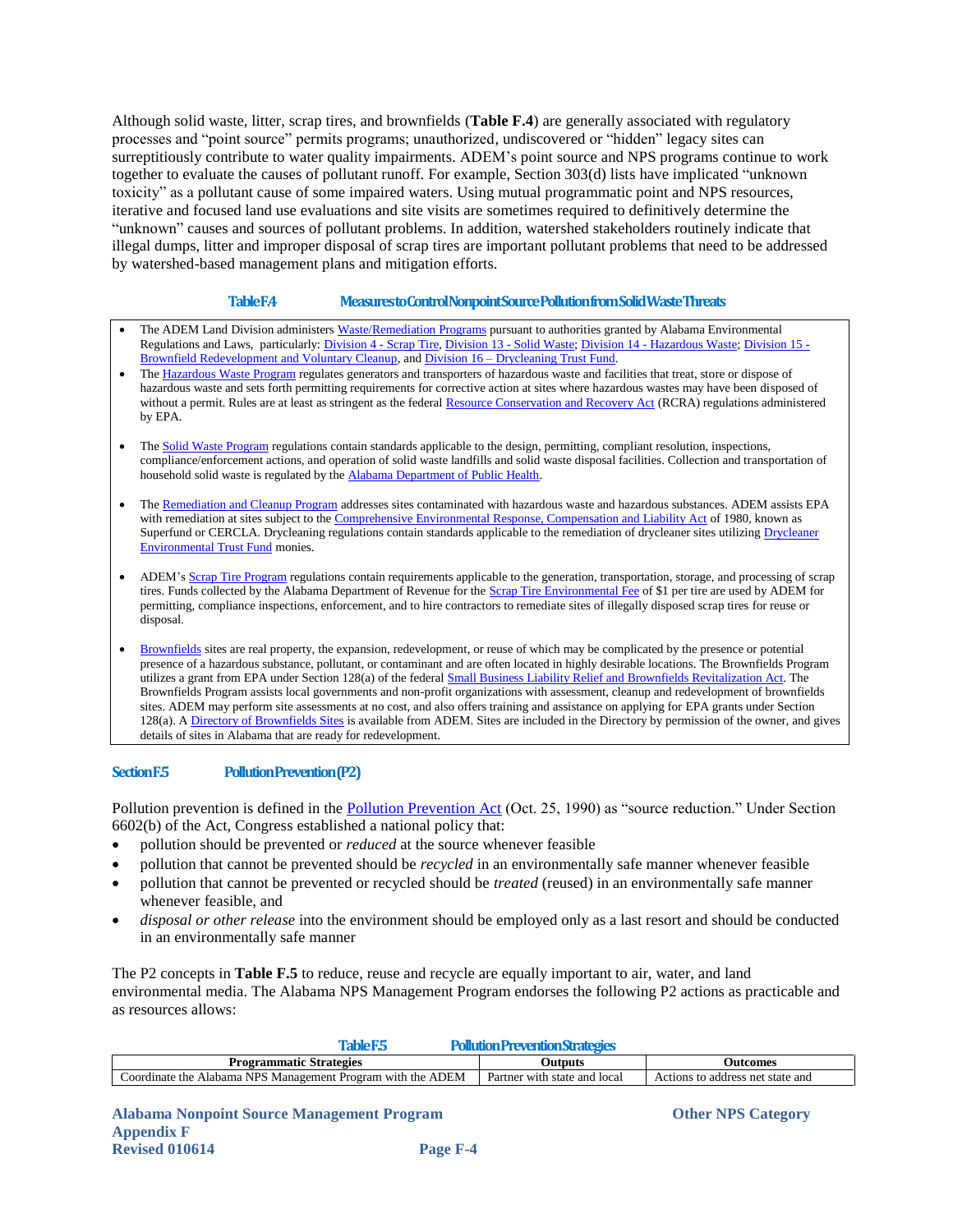| <b>Air Division P2 Strategy</b>                                         | agencies; municipalities,    | federal P2 threats to human and        |
|-------------------------------------------------------------------------|------------------------------|----------------------------------------|
|                                                                         | industry, businesses,        | environmental health are integrated    |
| Align ADEM P2 activities with the USEPA 2010-2014 Pollution             | environmental and civic      |                                        |
| Prevention (P2) Program Strategic Plan (as updated)                     | organizations, commodity     | Public and private sector              |
|                                                                         | and trade groups, and others | environmental literacy, knowledge      |
| Communicate cost-effective steps that can be taken to protect water     |                              | and awareness is enhanced to reduce,   |
| quality and human health such as the voluntary Energy Star program,     | Communicate P <sub>2</sub>   | recycle and reuse                      |
| Alabama Recycling Coalition, or EPA P2 Tips for You activities          | environmental, social, and   |                                        |
|                                                                         | financial benefits           | Source reduction efforts are promoted  |
| Facilitate education and outreach to target specific audiences such as: |                              | and/or implemented to reduce the       |
| <b>Automotive Refinishing Shops</b>                                     | Provide P2 data and          | potential for pollutants to enter a    |
| <b>Offset Printing</b>                                                  | information to citizens and  | waste stream                           |
| <b>Printing Industry</b><br>۰                                           | the regulated community at   |                                        |
| Screen Printing - BMP and Water Based Ink & Cleaners<br>۰               | forums, conferences,         | Environmentally-protective and cost-   |
| Service Stations & Automotive Repair Shops                              | meetings, and workshops      | effective steps are implemented to     |
| <b>Source Reduction</b><br>۰                                            |                              | address water resources,               |
| Vapor Degreasing - Add On Controls                                      | Produce and distribute       | infrastructure, habitat protection and |
| Vapor Degreasing - Trichloroethylene Solvent Substitution               | education and outreach       | other stewardship and civic            |
|                                                                         | materials (print, CDs, DVDs, | responsibilities                       |
|                                                                         | videos, websites, etc.)      |                                        |
|                                                                         |                              | Resources are preserved, waste is      |
|                                                                         | Emphasize the relationship   | reduced waste, and the environmental   |
|                                                                         | between air and water P2 and | footprint of the materials we use is   |
|                                                                         | NPS pollution sources and    | reduced                                |
|                                                                         | causes                       |                                        |

### **Additional P2 Information:**

- [ADEM Pollution Prevention Program](http://www.adem.alabama.gov/programs/air/pollutionPrevention.cnt) (Air Division) [EPA Pollution Prevention](http://www.epa.gov/p2/)
- 
- **[Composting](http://www.epa.gov/compost/)**
- [Earth911](http://earth911.com/)

### <span id="page-5-0"></span>**Section F.6 Onsite Septage and Treatment Systems (Septic Tanks)**

Watershed-based management plans and stakeholder survey comments often relate to concerns about household wastewater treatment and disposal systems (e.g. water quality impairments associated with nutrients and pathogen sources). The AL NPS Management Program and Section 319 program continue to support statewide and coastal efforts to demonstrate/implement new technologies, enhance inspections and develop and implement inspection tracking systems (e.g. statewide, county, watershed-level), secure dedicated sources of program funding for septage system replacement, maintenance/pump outs, or installing systems where they do not exist, especially denitrifying systems in nitrogen sensitive waters/watersheds. Programs and activities address household septage in Alabama are presented in **Table F.6**, below:

### **Table F.6 Management of Household Septage Treatment and Disposal**

<span id="page-5-1"></span>Th[e ADEM Groundwater Branch](http://www.adem.state.al.us/programs/water/groundwater.cnt) administers programs to protect groundwaters, provides technical assistance, and responds to citizen complaints relative to subsurface injection of pollutants. Alabama"s Underground Injection Control (UIC) program was established under provisions of the Safe Drinking Water Act (1974). Groundwater is a major source of drinking water in Alabama. The UIC program is designed to prevent contamination of Underground Sources of Drinking Water (USDW) resulting from the operation of injection wells. Most injection wells regulated by ADEM are designed much like the gravity flow field lines used to dispose of domestic wastewater from a home. Common uses are for treated discharges from small car washes and laundromats that are located in an area where a public sewer system is not available; treated discharges from small wastewater collection and treatment systems for residential areas; and discharges of treated groundwater from systems designed to cleanup groundwater contamination. When properly sited, constructed and operated, injection wells can be an effective and environmentally safe means of fluid waste disposal. The different types of injection wells listed below are all similar in their basic function:<br>Class I Wells: Injection of pollutants below an USDW (prohibited by Alabama r Injection of pollutants below an USDW (prohibited by Alabama regulations) Class II Wells: Injection of wastes from oil & gas productions (regulated by the Alabama Oil & Gas Board)<br>Class III Wells: Solution mining of certain minerals such as salt Solution mining of certain minerals such as salt Class IV Wells: Injection of Hazardous Waste above an USDW (banned nationally by Federal regulations)<br>Class V Wells: All other types of wells (These make up about 90% of permitted injection wells in Alabama All other types of wells (These make up about 90% of permitted injection wells in Alabama).

Onsite septic systems are generally regarded as Class V underground injection wells. Alabama has about 728,690 onsite systems (about 47% of the state) and about 31,000 households with no treatment [\(EPA Fact Sheet](http://water.epa.gov/infrastructure/wastewater/septic/census_tbl1.cfm) of 1990 US Census Data). 1990). Alabama does not have loan or grant programs for onsite betterment programs.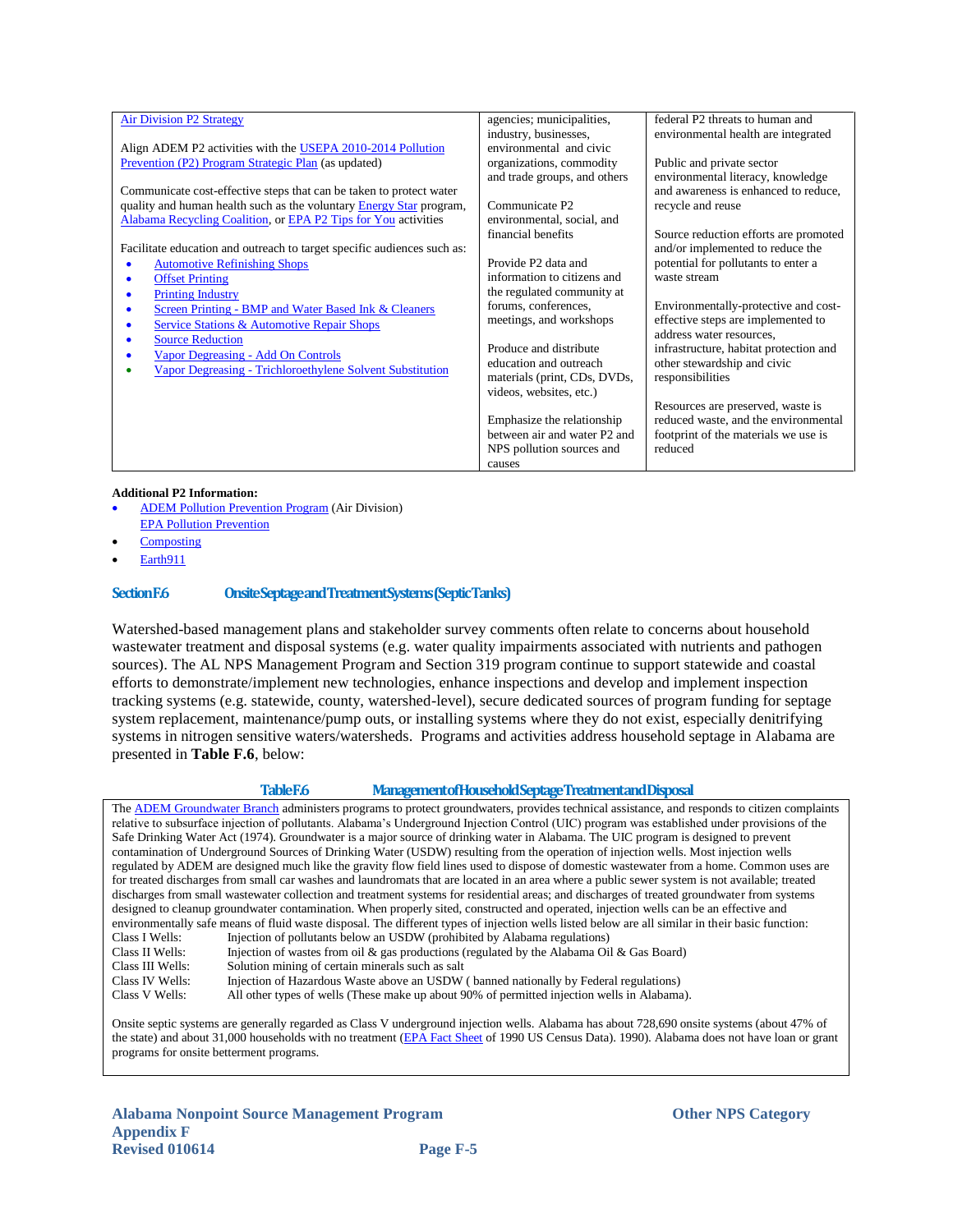Th[e Alabama Department of Public Health](http://www.adph.org/onsite/) conducts programs to minimize the adverse effects of disposal of sewage and high-strength sewage on human health. Proper siting, design, construction, installation, operation, and maintenance requirements for conventional and engineered septage systems (Class V Wells) are prescribed in th[e Onsite Sewage Treatment and Disposal](http://www.adph.org/onsite/assets/ProposedOnsiteRules2013.pdf) (Administrative Code - Chapter 420-3-1) (as amended).

An Alabama Onsite Sewage Management Committee was formed in 1995 to develop an Onsite Sewage Management Plan (2008, as amended) to reduce nonpoint source pollution from septic systems in Alabama. In 1999, th[e Alabama Onsite Wastewater Board](http://aowb.alabama.gov/) was created to establish qualification levels and licensing of persons working in the onsite industry in Alabama. Continuing education, training, and certification are provided at th[e Alabama Onsite Training Center,](http://aowatc.uwa.edu/) University of West Alabama in Livingston, Alabama.

A partnership between ADEM, the Mobile Soil and Conservation District, Alabama Power Company, and the Mobile Department of Public Health completed a Coastal Alabama Onsite Sewage and Disposal System Inventory for Mobile County that uses GIS layers to locate residential septic tanks in support CZARA 6217 program final approval and other coastal resource management programs.

For onsite systems, enforcement is limited to inspections during the permitting process. Local health departments are empowered by Code of Alabama, Title 22, Chapter 26, to investigate reports of failing or inadequate onsite sewage systems. The local Department may require the owner or responsible entity to mitigate an unsanitary condition caused by a failing onsite system OSS or unapproved sewage discharge. Health departments do not have administrative penalty authority, but use the local judicial system to enforce regulations.

A variety of management entities, including cooperatives, municipal utilities, and private utilities are active in Alabama. Alabama rules mandate the fiscal parameters under which privately owned decentralized wastewater Rural Electric Cooperatives must operate, but do not necessarily grant other rights.

An education and outreach program was established by ADEM and ADPH to provide financial incentives and technical assistance to address water quality issues relative to onsite treatment and disposal systems in targeted watersheds in Alabama. A *12-Step Users Guide and Checklist* is publically available from ADEM to assist stakeholders in conducting a workshop and voucher project in a county, watershed, or other area.

### <span id="page-6-0"></span>**Section F.7 Marina and Recreational Boating Nonpoint Source Management**

Localized NPS pollutant discharges to waters of the state from over one million watercraft owned by households in

Alabama can be significant. Nonpoint source pollution includes petroleum hydrocarbons (fueling, bilge discharge, oil changing), nutrients, metals, endocrine disrupters, solvents, surfactants, spray paint and antifoulants, acids, antifreeze, metals, debris and litter. In addition, some boating activities can stress aquatic habitat and cause bank erosion. Waterborne pathogens from the dumping of raw and poorly treated sewage can increase risks to human health, lower dissolved oxygen, and contaminate the water column and sediments in which fish, shellfish, and other aquatic organisms live. Sewage discharges can have potentially wide-ranging impacts



on all aquatic environments, particularly in marinas, slow moving rivers, lakes, and other bodies of water with low flushing rates. A summary of federal and state laws and regulations applicable to marinas and recreational boating is presented in **Table F.7.1** below. The AL NPS Management Program, ADEM Coastal Programs, CZARA 6217 NPS program and Section 319 resources and funding will continue to facilitate, leverage resources, and support implementation of the following activities as allowable, appropriate, and practicable to address nonpoint sources of pollution in Alabama.

### **Table F.7.1 Resources, Laws and Regulations Applicable to Marinas and Recreational Boating**

<span id="page-6-1"></span>Th[e National Oceanic and Atmospheric Administration](http://seagrant.noaa.gov/) (NOAA) provides funding to administer the Alabama-Mississippi Sea Grant Consortium - [Clean Marina Program.](http://masgc.org/clean-marina-program/about) This federal/state partnership program provides resources for marina, boatyard, and yacht club operators to voluntarily apply operational and management measures to reduce pollution from marinas and recreational boats. Marinas that adopt such practices may be designated as an environmentally-responsible, "Clean Marina."

Th[e Clean Vessel Act](http://www.fws.gov/laws/lawsdigest/clenves.html) (CVA) was passed by Congress in 1992 (Subtitle (V)(F) of P.L. 102-587) to help reduce pollution from vessel sewage discharges. The CVA can provide financial assistance to marinas statewide for the construction, renovation, operation and maintenance of recreational boater waste pump-out stations. Th[e U.S. Fish and Wildlife Service](http://www.fws.gov/southeast/federalaid/cleanvesselact.html) works with ADEM to jointly administer the Alabama Clean Boating Act (1993) to distribute education and outreach materials to [marina owners](http://adem.alabama.gov/programs/water/nps/take/MarinaST.pdf) and [boaters](http://adem.alabama.gov/programs/water/nps/take/BoatersST.pdf) on the use of pumpout and portable toilet dump stations, and with th[e Alabama Department of Conservation and Natural Resources](http://www.outdooralabama.com/boating/clean-waters/) to conduct inspections of marine sanitary devices on all recreational and residence vessels that carry an on-board sewage system. As a result of the Act, the Alabama Clean [Waters Initiative](http://www.outdooralabama.com/boating/clean-waters/) was developed to require all marinas with boat customers that use marine sanitary devices with holding tanks to install a boat sewage pump-out system for handling boating wastes at their facility. Marinas without pump-out or waste reception capability are prohibited from docking vessels with on-board holding tanks containing untreated waste. The TVA implements the Clean Marina and Clean [Boating](http://www.tva.gov/environment/water/boating.htm) initiative in the Tennessee River basin to minimize pollution, provid[e education and outreach,](http://www.tva.gov/environment/pdf/cleanmarina.pdf) and certify clean marinas.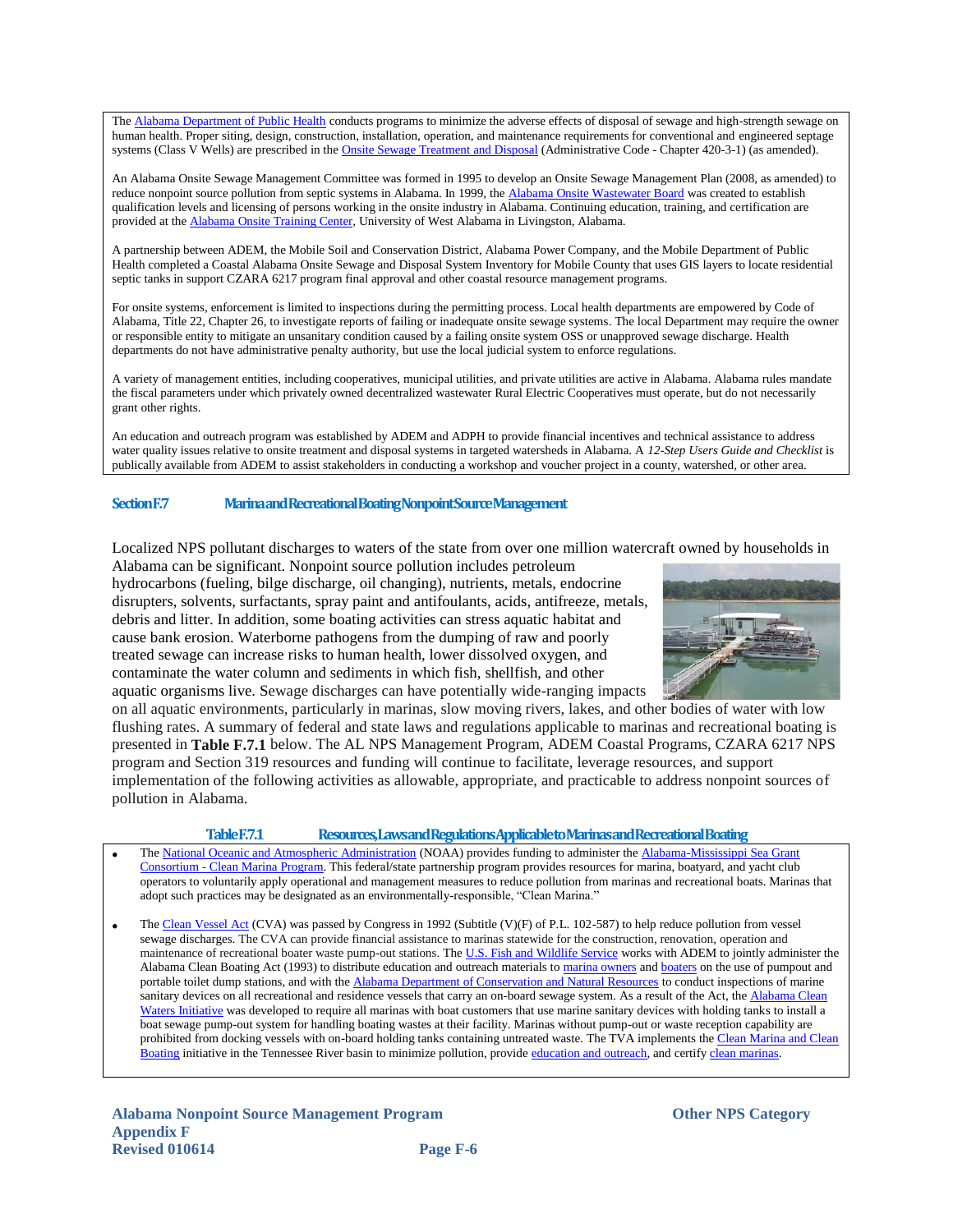- Congress enacted th[e Coastal Zone Act Reauthorization Amendments](http://www.epa.gov/owow/nps/czmact.html) (CZARA) in 1990 to address the impacts of nonpoint source pollution on coastal water quality. [Section 6217](http://water.epa.gov/polwaste/nps/czara.cfm) "Protecting Coastal Waters" of CZARA (16 U.S.C. Section 1455b), requires states with an approved Coastal Zone Management Program to develop and submit a Coastal Nonpoint Pollution Control Program to EPA and the National Oceanic and Atmospheric Administration (NOAA) for approval. Section 6217 is designed to strengthen federal and state coastal zone management and water quality program and partnerships and enhance state and local efforts to manage land use activities that degrade coastal waters and habitats. CZARA management measures and BMPs for marinas and recreational boating are defined and described in, [Guidance Specifying Management Measures for Sources of Nonpoint Source Pollution in Coastal Waters](http://water.epa.gov/polwaste/nps/czara/index.cfm) (EPA 1993). The Alabama Coastal Area Management Program authorized by the Alabama Coastal Area Act of 1976 (Act 534) was approved by NOAA in 1979. It is administered by two state agencies: Th[e Alabama Department of Conservation and Natural Resources](http://oceanservice.noaa.gov/cgi-bin/redirout.cgi?url=http://www.outdooralabama.com/public-lands/stateLands/landsCoastal/) is responsible for planning, fiscal management, public education and research management; and th[e Alabama Department of Environmental Management](http://oceanservice.noaa.gov/cgi-bin/redirout.cgi?url=http://adem.alabama.gov/programs/coastal/default.cnt) carries out permitting, regulatory, and enforcement functions. The [Coastal Zone](http://coastalmanagement.noaa.gov/mystate/docs/StateCZBoundaries.pdf) in Alabama extends inland to the continuous 10-foot contour in Mobile and Baldwin Counties.
- Congress passed the [Clean Boating Act](http://water.epa.gov/lawsregs/lawsguidance/cwa/vessel/CBA/index.cfm) (CBA) in 2008 as an amendment to the Clean Water Act that directed EPA to mitigate the adverse impacts of incidental pollutant discharges in the normal operation of recreational vessels (e.g. vessels manufactured or used primarily for pleasure and not for commercial use or transport of paying passengers; includes canoes, kayaks, in/outboard motor boats, personal watercraft, yachts and sailboats) in inland and coastal waters and waters out to 12 nautical miles from shore. The CBA does not regulate marina sewage pump-out facilities.
- Additional federal laws regarding associated with marina and recreational boating include National Pollutant Discharge Elimination System (NPDES) permit programs established by CWA Section 402 (construction activities, discharge of equipment wash water, stormwater runoff from boat maintenance areas, and non-contact cooling water, condensate sewage and gray water discharges" oil or oil waste that causes a film or sheen); CWA Section 312 (f) (4) (B), U.S.C Title 33, Section 312, Section 1322, 40 CFR Part 140, 140.4 and 159 (to prevent discharge of untreated marine vessel sewage); CWA 33CFR 153.305 (cleaning boats using soaps or other agents to dissipate oils); Rivers and Harbors Act of 1899 - Section 10 and CWA Section 404 (dredge and fill material, destroying/removing vegetation in nontidal wetlands or its buffers); Clean Air Act Section 110 (paint spray and air quality); Organotin Antifoulant Paint Control Act of 1988 (applies to restricted use of paints containing tributyl tin); RCRA Section 3010 and 40 CFR 262.12, 263.11, and 264.11 (applies to generation and disposal of hazardous waste); Federal Endangered Species Act P.L. 93-205 and the National Marine Fisheries Service regulations at 50 CFR Parts 217-227 and 50 CFR Parts 402 and 424-453 (protects threatened and endangered species and habitat); Oil Pollution Prevention Regulation at 40 CFR Part 112 (requires spill prevention, contaminant, and countermeasure plans); Oil Pollution Act of 1990 P.L 101-380 (targets oil discharge from boats and clean-up responses); Marine Plastic Pollution Research and Control Act of 1987 - P.L. 100-220, U.S.C. Title 33, Chapter 33 (restricts sea-dumping of plastics/garbage within 25 miles of land); and the Marine Protection Research and Sanctuaries Act of 1992, 33 U.S. C. 1441-1445, Title II of P.L> 92-532, as amended (supports ocean dumping research).
- The International Convention for the Prevention of Pollution from Ships ("MARPOL" for Marine Pollution) is an international treaty that covers intentional and accidental discharges of wastes of all kinds from vessels and applies to ports, terminals, and marinas as well. The United States is signatory to MARPOL 73/78 and Annexes I, II, III, and V. MARPOL 73/78 is implemented in the US through the 1980 Act Prevent Pollution from Ships of 1980, as amended. The U.S. Coast Guard promulgates regulations and enforces the treaty. Regulations are included in 33 CFR Part 151 (ships) and 33 CFR Part 158 (ports). MARPOL 73/78 Annex V, implemented in the United States by the Marine Plastic Pollution Research and Control Act 1987 (Title II of Public Law 100-220) prohibits the disposal of plastics and restricts other vessel-generated trash dumping at sea. It also requires proper disposal of plastics and other trash brought to shore.

The AL NPS Management Program and Section 319 grant program endorses implementation of the following NPS pollution strategies within both freshwater and marine /coastal areas as presented in the, [National Management](file:///F:\Xcopy%202013%20-%20Alabama%20Management%20Program%20Update\National%20Management%20Measures%20to%20Control%20Nonpoint%20Source%20Pollution%20from%20Marinas%20and%20Recreational%20Boating)  Measures to [Control Nonpoint Source Pollution from Marinas and Recreational Boating](file:///F:\Xcopy%202013%20-%20Alabama%20Management%20Program%20Update\National%20Management%20Measures%20to%20Control%20Nonpoint%20Source%20Pollution%20from%20Marinas%20and%20Recreational%20Boating) (EPA 841-B-05-005, November 2001) and as presented in **Table F.7.2** below.

### **Table F.7.2 Coastal Area Management Measures for Marinas and Recreational Boating**

- <span id="page-7-0"></span>Flushing - site and design marinas such that tides and/or currents will aid in flushing of the site or renew its water regularly
- Water Quality Assessment assess water quality as part of marina siting and design
- Habitat Assessment site and design marinas to protect against adverse effects on shellfish resources, wetlands, submerged aquatic vegetation, or other important riparian and aquatic habitat areas as designed by local, state, or federal governments
- Shoreline Stabilization where shoreline or streambank erosion is a nonpoint source pollution problem, shorelines and streambanks should be stabilized. Vegetative methods are strongly preferred unless structural methods are more cost-effective, considering the severity of wave and wind erosion, offshore bathymetry, and the potential adverse impact on other shorelines, streambanks, and offshore areas. Protect shorelines and streambanks from erosion due to uses of either the shorelands or adjacent surface waters.
- Storm water runoff implement effective runoff control strategies that include the use of pollution prevention activities and the proper design of hull maintenance areas. Reduce the average annual loadings of total suspended solids (TSS) in runoff from hull maintenance areas by 80 percent. For the purposes of this measure, an 80 percent reduction of TSS is to be determined on an average annual basis.
- Fueling Station Design design fueling stations to allow for ease in cleanup of spills.
- Petroleum Control reduce the amount of fuel and oil from boat bilges and fuel tank air vents entering marina and surface waters.
- Liquid Material Management provide and maintain appropriate storage, transfer, containment, and disposal facilities for liquid material, such as oil, harmful solvents, antifreeze, and paints, and encourage recycling of these materials.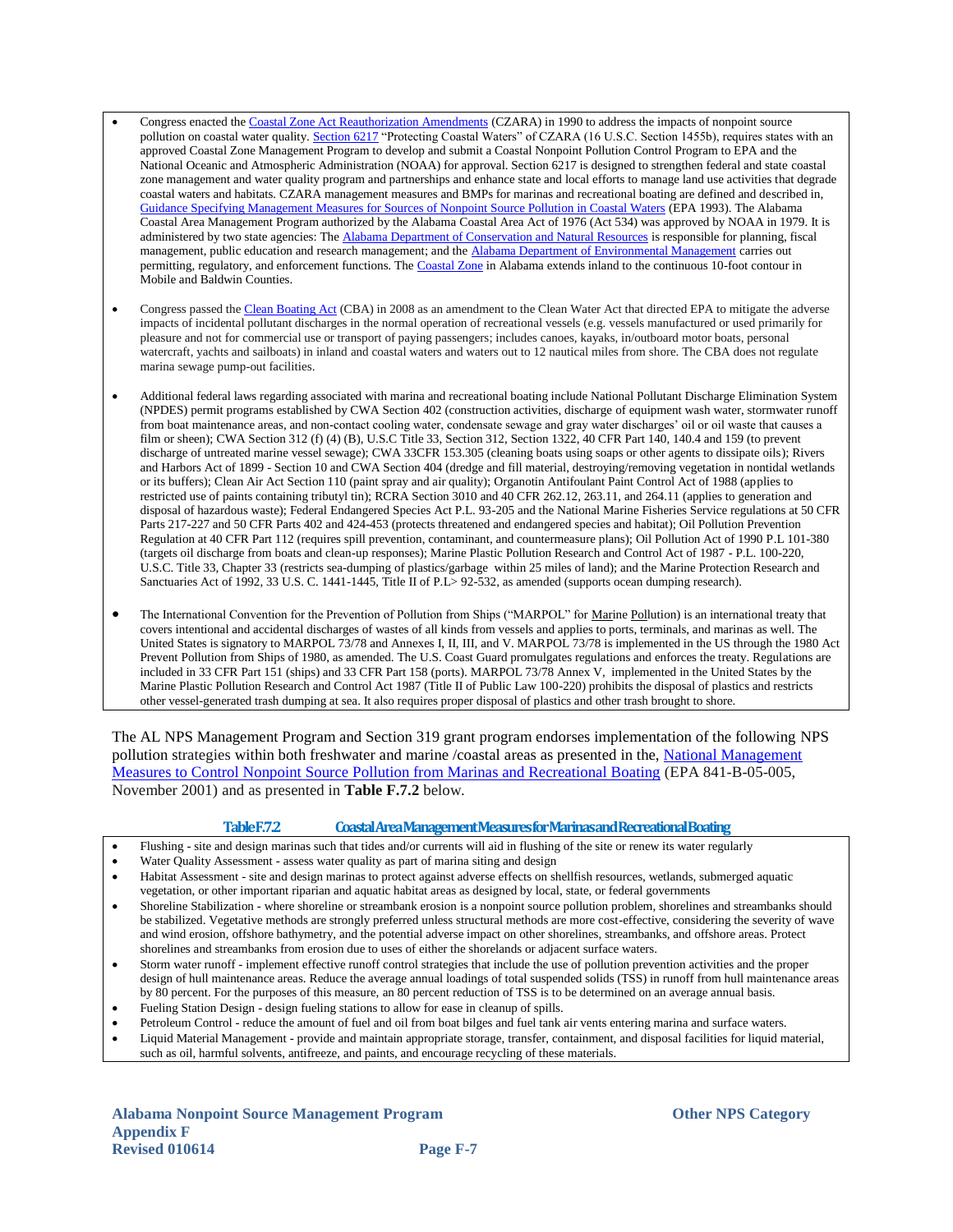- Solid Waste Management properly dispose of solid wastes produced by the operation, cleaning, maintenance, and repair of boats to limit entry of solid wastes to surface waters.
- Fish Waste Management properly dispose of solid wastes produced by the operation, cleaning, maintenance, and repair of boats to limit entry of solid wastes to surface waters.
- Sewage Facilities install pumpout, dump station, and adequate restroom facilities at marinas to reduce the release of sewage to surface waters. Design these facilities to allow ease of access, and post signage to promote use by the boating public
- Maintenance of Sewage Facilities ensure that sewage pumpout facilities are maintained in operational condition and encourage their use.
- Boat Cleaning for boats that are in the water, perform cleaning operations to minimize, to the extent practicable, the release to surface waters of (a) harmful cleaners and solvents and (b) paint from in-water hull cleaning
- Boat Operation manage boating activities where necessary to decrease turbidity and physical destruction of shallow water habitat.
- Public Education public education, outreach, and training programs should be instituted for boaters, as well as marina owners and operators, to prevent improper disposal of polluting material.

The following [Clean Boating Tips](http://adem.alabama.gov/programs/water/nps/take/boatingtips.cnt) presented in **Table F.7.3** below, are suggested [ADEM](http://adem.alabama.gov/default.cnt) recommendations to help freshwater and marine facility managers and vessel owners identify potential sources of nonpoint source pollution and offers potential solutions:

### **Table F.7.3 Best Management Practices for Marinas and Recreational Boating**

- <span id="page-8-0"></span> Vessels with an onboard toilet are required to install and use a USCG certified marine sanitation device and use designated holding tank pumpout stations.
- After use, only rinse boats with fresh water to reduce the need for cleansers and heavy-duty products.
- Use old-fashioned cleaning methods, including baking soda, vinegar, lemon juice, borax and "elbow grease".
- Take precautions not to overfill the fuel tank. If fuel spills onto the boat or dock, wipe up the spill with a rag; do not hose it into the water. If fuel or oil is spilled into the water, do not disperse it with detergent or soap.
- Attempting to motor a boat out after it becomes grounded can cause serious damage to the water bottom and local marine organisms.
- Stow all loose items, plastic bags, drink cans, and other articles properly so they do not blow overboard. Never discard of garbage overboard.

Best management practices continue to be designed, modified and retrofitted as a result of implementation and innovation experience of marina owners and operators. Nonpoint source measures should consider site-specific

design constraints and pollution control effectiveness factors and conditions such as: ensuring that the site has good flushing and water circulation characteristics, avoiding encroachment on vital aquatic habitats, improving habitat quality in and around the marina, and reducing the potential for water quality problems in the marina basin. Pollution prevention and source reduction measures can help protect and improve marina water quality, keep operational costs low, and improve customer satisfaction. It is highly recommended by the AL NPS Management Program and Section 319 grant



program that marina owners/operators and boating enthusiast use the [Best Management Practices Checklist for](http://www.epa.gov/owow/nps/mmsp/appendices.pdf)  [Marinas and Recreational Boating](http://www.epa.gov/owow/nps/mmsp/appendices.pdf) –Appendix A of the [National Management Measures to Control Nonpoint Source](file:///F:\Xcopy%202013%20-%20Alabama%20Management%20Program%20Update\National%20Management%20Measures%20to%20Control%20Nonpoint%20Source%20Pollution%20from%20Marinas%20and%20Recreational%20Boating)  [Pollution from Marinas and Recreational Boating](file:///F:\Xcopy%202013%20-%20Alabama%20Management%20Program%20Update\National%20Management%20Measures%20to%20Control%20Nonpoint%20Source%20Pollution%20from%20Marinas%20and%20Recreational%20Boating) (EPA 841-B-05-005, November 2001) as guidance on the best practicable means of reducing NPS pollution of surface waters.

### <span id="page-8-1"></span>**Section F.8 Memorandum of Agreement (MOA) / Memorandum of Understanding (MOU)**

The Alabama Department of Environmental Management has established substantive agreements (**Table F.8**) between various federal and state agencies and/or the private sector that express measures and principles to effectively and efficiently coordinate implementation of mutually beneficial program and project goals and objectives. A summary of MOAs / MOU relative to AL NPS Management Program water quality protection and restoration goals and objectives are presented below:

### **Table F.8 ADEM Memorandum of Agreements (MOA) / Memorandum of Understanding (MOU)**

<span id="page-8-2"></span> **MOA Signatories**: Alabama Forestry Commission; U.S. Department of Agriculture - Forest Service; U.S. Department of Agriculture - Natural Resources and Conservation Service; Alabama Department of Conservation and Natural Resources; Alabama Department of Environmental Management; Auburn University School of Forestry and Wildlife Sciences; and the Alabama Cooperative Extension System **Overview of Purpose:** Provides a framework for an on-going comprehensive approach where all stakeholder groups can identify opportunities and address threats facing the state"s forest using the *Alabama's Forest Assessment and Resources Strategy* document as a guide. The framework ensures greater awareness, builds a consensus toward common goals, and improves sharing of resources, learning, and